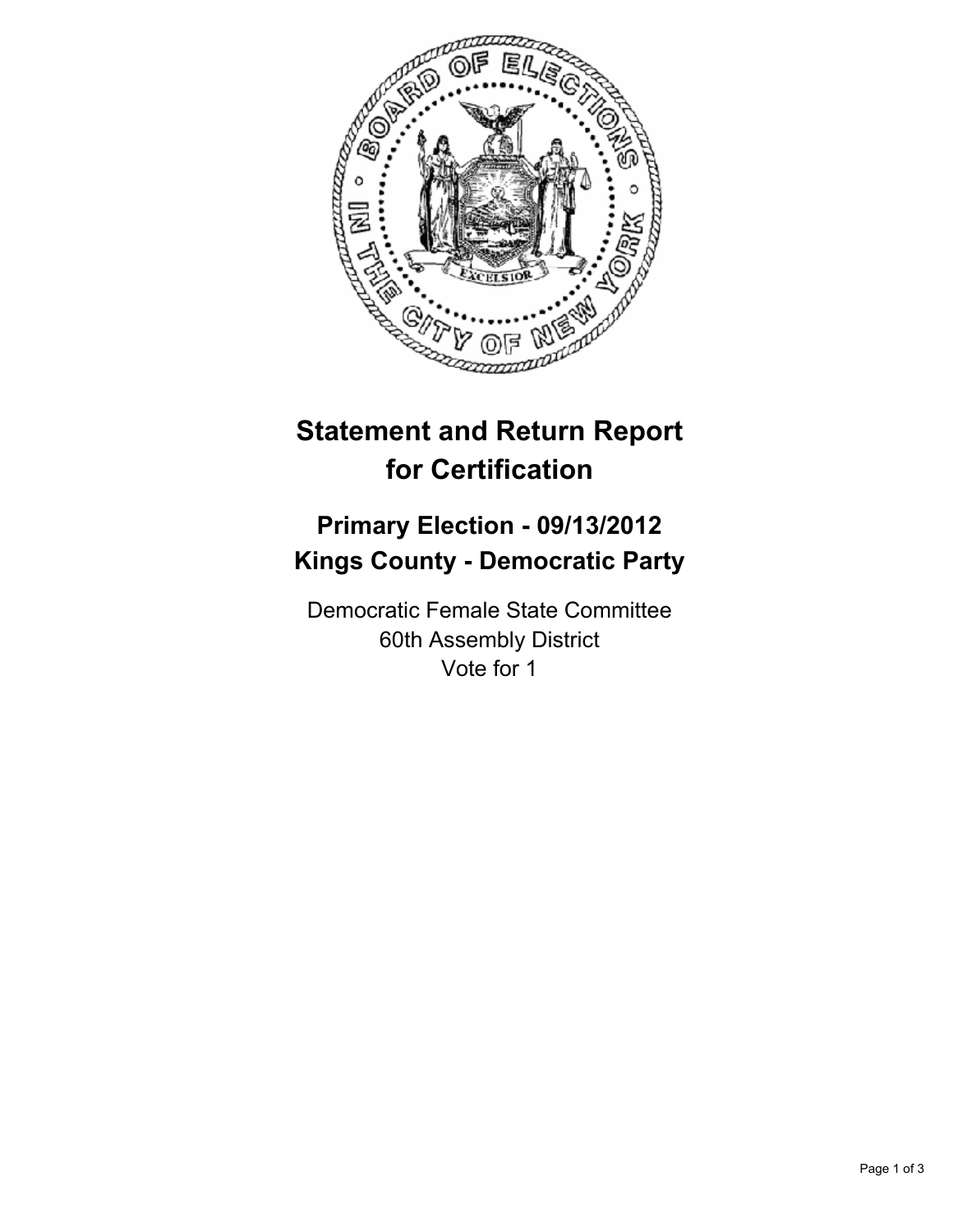

### **Assembly District 60**

| <b>PUBLIC COUNTER</b>                                    | 5,505 |
|----------------------------------------------------------|-------|
| <b>EMERGENCY</b>                                         |       |
| ABSENTEE/MILITARY                                        | 85    |
| <b>FEDERAL</b>                                           | 0     |
| <b>SPECIAL PRESIDENTIAL</b>                              | 0     |
| <b>AFFIDAVIT</b>                                         | 134   |
| <b>Total Ballots</b>                                     | 5,725 |
| Less - Inapplicable Federal/Special Presidential Ballots | 0     |
| <b>Total Applicable Ballots</b>                          | 5,725 |
| NIKKI I. LUCAS                                           | 1,568 |
| <b>DIANE GORDON</b>                                      | 1,132 |
| <b>INEZ D. BARRON</b>                                    | 2,109 |
| DARLENE MEALY (WRITE-IN)                                 | 1     |
| UNATTRIBUTABLE WRITE-IN (WRITE-IN)                       | 4     |
| <b>Total Votes</b>                                       | 4,814 |
| Unrecorded                                               | 911   |